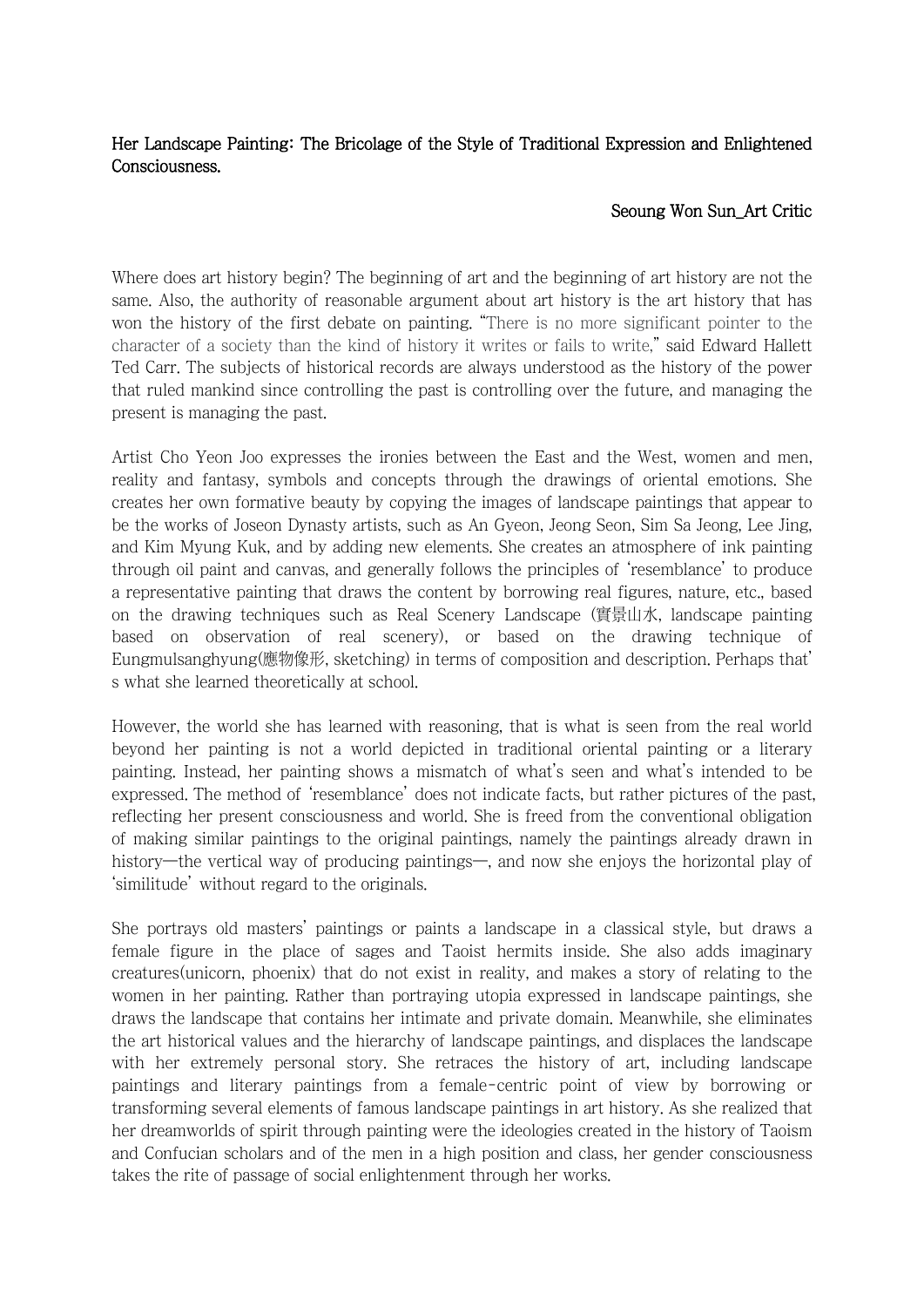Although it was a short period in 2019, her works about space-time <The sun, moon, and the five peaks) (oil on linen,  $116.8 \times 455$  cm,  $2019$ ) and  $\langle$  Pieces between orbs) (oil on canvas, dimensions variable, 2019) were exhibited at her solo exhibition 《Things between the sun and the moon》 in Cheongju Art Studio.

 $\langle$ The sun, moon, and the five peaks $\rangle$  was drawn by borrowing  $\langle$ The sun, moon, and the five peaks(日月五峯道)> which drew the five mountain peaks behind the king's chair in the royal audience hall of the Joseon Dynasty, as well as the sun, the moon, and the pine trees that were familiar to us. She re-made the paintings on the folding screens used in the palace or wall paintings by dividing them into five canvases, with pictorial sensibility. The sun and the moon, two waterfalls and water, and pine trees were drawn from a stable bird' s-eye view; it was called Bird View but is now also called Drone View, so this might imply another change of time.

When discussing the formative difference between oriental painting and western painting, the biggest difference would be the ratio and composition of the screen. The composition of Oriental landscape paintings uses perspective that connotes an image of the painter's mind, instead of perspective that shows the depth. In order to express the depth and the reality of painting, Western painters mainly used perspective with a clear vanishing point. Further, aerial perspective was used for realistic descriptions as if watching the real scenery; that representation based on the aerial perspective also looks like landscapes in oriental paintings. As we pay attention to the background that makes the character stand out, rather than expressing the main character which is a theme of the painting, we realize that the aesthetic realization of both East and West was traditionally based on realism. It could be said that the attitude of placing emphasis on realism in Korean paintings has become the driving force behind the most remarkable painting style achieved through real view landscape paintings and genre paintings.

When discussing Oriental drawing theories, we usually use moral, metaphysical, or literary vocabularies, which are quite different from the various concepts implied by the modern vocabulary of 'art'. Perhaps she also learned the history of spirit among these East Asian painting theories. China, which was leading the development of oriental paintings, was also central to the development of such painting theories. That is, many theories related to the reason for the existence of painting, the attitude of painting(作畵), and the establishment of values pursued by painting, in the ideological backgrounds—such as Yin-Yang and the Five Elements Theory, Taoism, Confucianism, and Zen Buddhism which were quite popular among the nobility after the Northern Song Dynasty—were appropriated metonymically by artists' view of the word, awareness of the world, and social consciousness.

Artist Cho Yeon Joo says in her artist note that she wanted to draw a new landscape through a reflection of the painting theory of landscape paintings, literary paintings, and history. Also, she testifies that through her work, she realized the moment of the intersection of women's gaze, women's social activities, and the perception as an artist.

"My work shows an imaginary landscape inspired by landscape paintings. However, unlike traditional landscape paintings, the focus is on expressing the delicate friction that arises between my dreams and realistic conditions, rather than depicting the idealized natural world.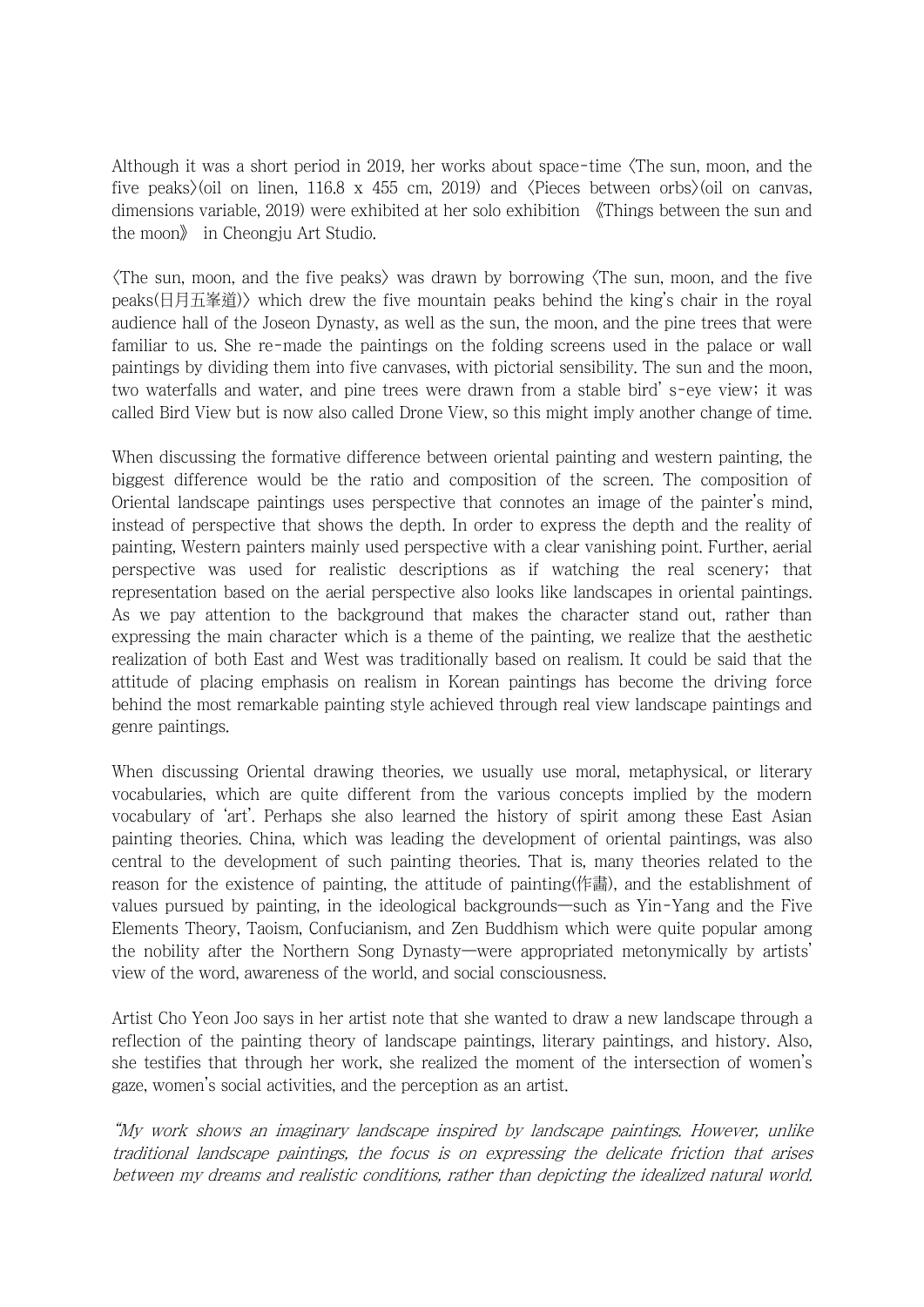I want to stay in the world of landscape, but the conditions of my life do not leave me in the nostalgia of the past. Urban life, globalization, frequent physical movements, the identity of a Korean woman, and the subsequent various problems and anxieties keep me away from the world I am dreaming of. After all, my painting is a record of the discrepancies and frictions between the world that I am aiming for and the world that I belong to, as well as a result of my efforts to understand and resolve them."

- Cho Yeon Joo, An Excerpt from Her artist's note (2016)

I think she is at a crossroad of encountering different cultures and consciousness and of being fused with new things, going beyond the individual's birth, experiential, intellectual, and expressive domains to grow into an artist. One of the identities expressed here is her existence that reflects cultural consciousness mixed with the identity of a Korean woman, which reveals her awareness of living in the present through landscape paintings. I recalled two films I watched in 2019: (Kim Ji Young, Born 1982) and (This Changes Everything) which show the world achieved by women in the modern society of industrialization. However, the femalecentred gaze has not acquired a dominant position in the flow of globalization, either in the East or in the West. Even in the 21st-century society where capital and science are advanced, women are still perceived as the socially disadvantaged group and victims. However, it is not only men who are responsible for the destruction of nature and environment, the outbreak of diseases and disasters, the neglected human rights, and the indiscriminate violence of society. All of us who overlook the fault and neglect self-reflection are responsible for them. Also, in this era, calling for ethical reason is required for not only a few philosophers but all of us.

As a Chinese-American cultural critic Rey Chow said, "The mission of the third world feminists is not only to 'bring up vitality' to the oppressed women in their culture but also to speak out transcending culture and boundaries according to their original mission. However, it is more than that." She said that overcoming the hegemony and theoretical issues of the West and man-centered modernity was transformed into 'structure and difference' in the direction of post-feminism in the 2000s, so it was necessary to find one's locality. In this context, Cho Yeon Joo's landscape painting can be described as her native, empirical, intellectual, and artistic territory, and the role of translator/artist at the interface of global culture becomes very important.

Her words and paintings perform a kind of "bricolage" of knowledge and self-consciousness which voluntarily intervenes in thought, using the concepts and ideas found in the past grand theories in art practice. The art style and the art history of East and West, the ambivalent values of society represented by men and women, the time and space colliding in one outcome, the creation and social criticism of art, the complex realization of reality and imagination... She reappropriates such things without fear of finding new cultural signs starting from the enlightened self-consciousness that has become a driver for her art. In addition, she seems to reach the expressions of post-modernism art by summoning up the expression style that sticks to the tradition into new space-time of art, and connecting the past and the present to reappear in a painting.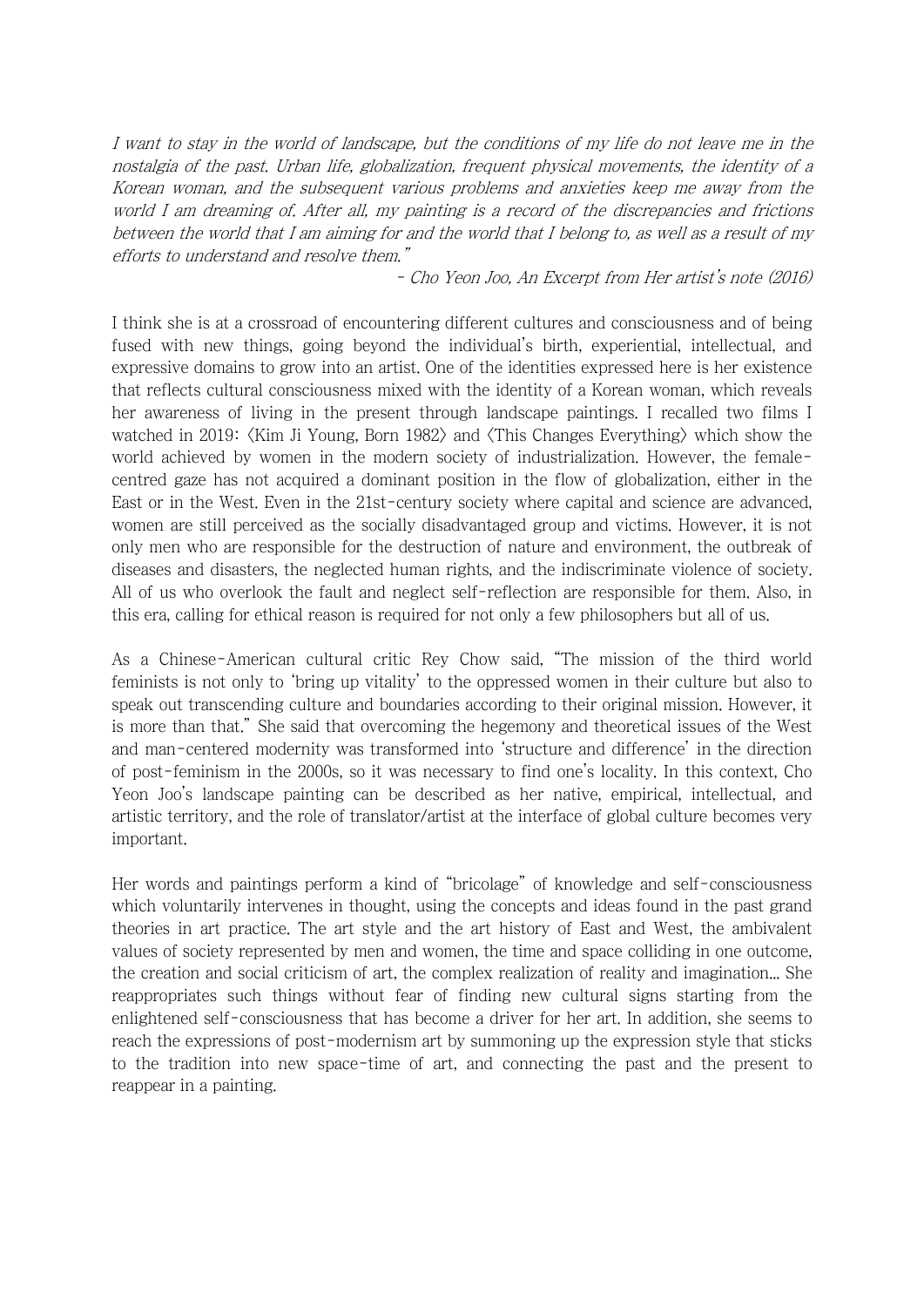## 그녀의 산수화 : 전통의 표현 양식과 계몽된 의식의 브리꼴라주(bricolage)

## 성원선\_미술평론

미술사의 시작은 어디서부터일까? 미술의 시작과 미술사의 시작은 같지 않다. 그리고 미술사라고 정리된 정론의 권위는 최초의 회화의 논쟁의 역사에서 승리한 미술사이다. "한 사회가 어떤 역사 를 쓰느냐, 어떤 역사를 쓰지 않느냐 하는 것보다 더 그 사회의 성격을 뜻깊게 암시하는 것은 없 다." 라고 에드워크 헬릿카는 말했다. 과거를 지배하는 것이 곧 미래를 지배하는 것이고, 현재를 지배하는 것이 곧 과거를 지배하는 것이기에 역사 기록의 주체들은 늘 인류를 지배한 권력의 역 사로 이해된다.

조연주 작가는 동양과 서양, 여성과 남성, 실재와 환상, 상징과 개념간의 사이에서 드러난 아이러 니들을 동양적 정서의 그림으로 표현 한다. 마치 안견, 정선, 심사정, 이징, 김명국과 같은 조선시 대 화가의 작품으로 보이는 산수화의 이미지를 모사하고 새로운 요소를 첨부하여 그녀만의 조형 미를 생성한다. 그녀는 유화와 캔버스를 통해서 수묵화의 느낌을 만들어내고, 구도와 묘사에 있어 서도 응물상형(應物像形)의 화법에 입각하거나, 실경산수(實景山水)와 같은 화론을 따라 현실에 실재하는 인물이나 자연 등을 빌려서 그 내용을 그리는 재현 회화로 일반적으로 '유사(類似)의 원 리'를 따른다. 아마 그 정도의 것을 그녀는 이론으로 학교에서 배웠을 것이다.

그러나 그녀가 이성으로 터득한 세계, 즉 그림의 저편의 현실의 세상에서 보이는 것으로는 동양 화, 문인화가 아닌, 보이는 것과 표현하고자 한 것이 일치되지 않는 그림이다. '유사'라는 방식은 사실을 지시하는 것이 아닌, 과거의 그림을 지시하며, 현재의 그녀의 의식과 세계를 반영한다. 그 려내는 그림과 이미 그려진 역사 속의 그림들, 즉 그 원본과 반드시 닮게 그려야 한다는 수직적 의무에서 풀려나 원본에 구애됨이 없이 맘껏 '상사'(相似)의 수평적 놀이를 향유한다.

그녀는 대화가(大畵家)들의 그림들을 묘사하거나, 고전적인 풍으로 산수를 그려내지만, 그 안의 현자와 신선의 자리에는 여성의 인물을 그려 넣고, 현실에는 존재하지 않는 상상의 동물들(유니 콘, 봉황) 같은 것을 삽입하며, 그림 속의 이야기도 그림 속의 여성들의 모습과 관계하는 것을 그 려 넣었다. 그녀는 산수화로 표현된 이상향을 그려내는 것이 아니라, 자신의 내밀하고 사적인 영 역을 담는 산수를 그려내고, 그 과정에서 산수화가 가진 미술사적 가치와 위계를 버리고, 지극히 사적인 이야기로 산수를 전치시켜버린다. 미술사 속에 등장하는 유명한 산수화의 몇몇의 요소를 차용하거나 변형함으로써 그녀는 여성 중심적 시각으로 산수화, 문인화와 같은 미술의 역사를 재 추적한다. 그녀가 그림으로 꿈꾸던 정신의 세계들이 도교, 유교의 학자들, 특정한 계급과 신분을 누렸던 남성들의 역사에서 만들어진 이념이라는 자각을 통해서, 그녀의 젠더 의식은 사회적 계몽 의 통과의례를 작업을 통해서 치른다.

2019년 짧은 기간이지만 청주미술창작스튜디오에서 그녀가 그려낸 작업들은 시공간성을 다룬 작 품으로 <일월오봉도>(린넨 위에 유채, 116.8 x 455 cm, 2019), <사이의 조각들>(캔버스 위에 유채, 가변설치, 2019)을 개인전 《해와 달 사이의 것들》로 담아내었다.

<일월오봉도>는 우리에게 익숙한 조선시대 궁궐 정전의 어좌 뒤편에 놓였던 다섯 개의 산봉우리 와 해, 달, 소나무 등을 소재로 그린 <일월오봉도(日月五峯道)>를 차용하여 그린 그림이다. 궁전에 서 사용된 병풍이나, 벽화에 그려진 도식화된 그림을 그녀는 회화적인 감수성을 투사하여 5개의 캔버스에 분할하여 그렸다. 해와 달, 두 개의 폭포와 물, 소나무들은 안정적인 부감법으로 그려졌 다. 예전에는 이것을 Bird View라 칭했는데, 요즘에는 이것마저 Dron View라는 용어를 쓰기도 하 니, 이것도 시간의 변화일 것이다.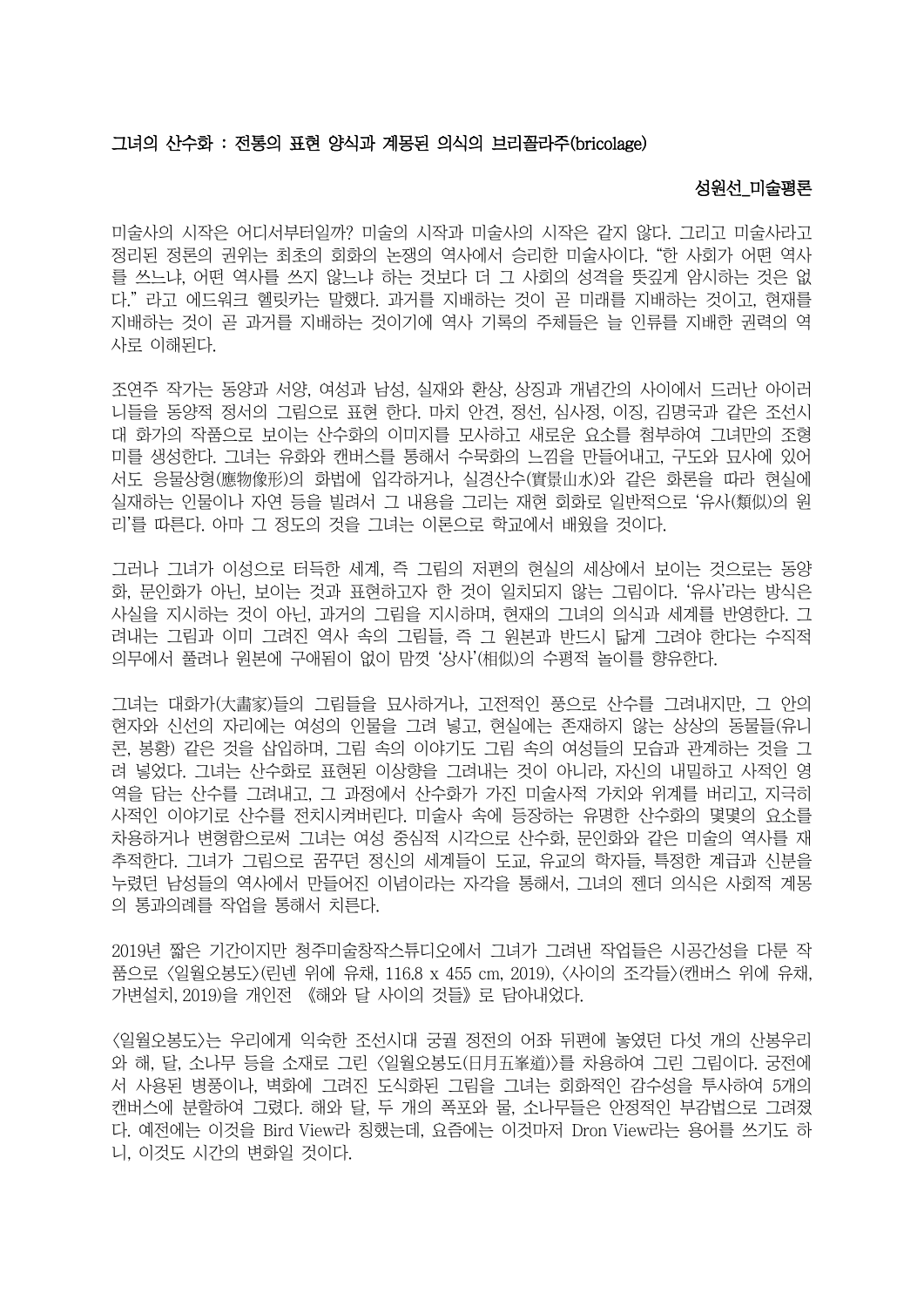동양화와 서양화의 조형적 차이를 거론할 때, 가장 큰 다른 점은 화면의 비율과 구도에 있을 것 이다. 동양화의 구도들은 풍경을 그릴 때 심도를 드러내는 원근법보다 심상을 이끄는 원근법을 사용한다. 그림의 깊이와 실재성을 표현하기 위해서 서양의 화가들은 주로 소실점이 명확한 원근 법을 사용하였다. 그리고 풍경을 보는 것과 같은 사실적인 묘사를 위해서 대기 원근법이라는 방 법들이 사용되었다.

그것은 마치 동양화에서 본 듯한 산수처럼 보이기도 한다. 그림에 주제가 되는 인물표현보다 인 물을 더 잘 드러나게 하는 배경에 주목 하다 보면, 동서양의 미적 구현의 방향은 전통에서는 사 실주의에 입각한 방식이었다는 것이 공통점이었다는 것을 깨닫게 된다. 한국회화에서 사실주의를 중요시한 태도는 진경산수와 풍속화를 통해서 가장 괄목할 만한 화풍을 낳게 한 원동력이 되었다 고도 할 수 있다.

동양 화론을 논할 때 '미술'이라는 현대적 어휘가 내포하는 여러 가지 개념과는 전혀 다른 도덕적 ·형이상학적, 또는 문학적 어휘를 주로 사용하게 된다. 아마 그녀도 이러한 화론들 사이에서 정신 의 역사를 학습하였을 것이다. 동양 회화의 발달에 주도적이었던 중국이 화론의 발달에도 역시 중추적이었다. 즉, 음양오행설, 도가(道家), 유가(儒家) 그리고 북송시대 이후에 사대부들 사이에 크게 유행하였던 선불교(禪佛敎) 등의 사상적 배경에서 회화의 존재 이유, 작화(作畵) 태도, 회화 에서 추구하는 가치의 설정 등과 관련되는 여러 가지 이론들은 예술가들의 세계관, 세계인식, 사 회적 의식으로 다시 환유(幻喩)되었다.

조연주 작가는 산수화, 문인화의 화론과 역사의 반추를 통해서, 새로운 산수화를 그리고자 하였다 고 작가노트를 통해서 밝히고 있다. 그와 더불어 여성의 시선, 여성의 사회적 활동과 예술가로의 인식의 교차점의 순간을 작업을 통해 깨달았다고 증언하고 있다.

"내 작품은 산수화에서 영감을 받은 상상의 풍경을 보여준다. 그러나 전통적인 산수화와 달리, 이 상화된 자연세계를 묘사하기보다는 나의 꿈과 현실적 조건 사이에서 생겨나는 미세한 마찰을 표 현하는 데 초점이 맞추어져 있다. 나는 산수의 세계 속에 머무르고 싶지만, 내가 처한 삶의 조건 은 과거에 대한 향수에 나를 머무르게 놓아두지 않는다. 도시적 삶과 세계화, 잦은 물리적 이동, 한국 여성이라는 정체성, 그로 인한 여러 가지 문제와 불안감은 내가 꿈꾸는 세계에서 나를 자꾸 멀어지게끔 만든다. 결국 내 회화는 내가 지향하는 세계와 내가 속한 세계 사이의 괴리, 마찰에 대한 기록이자 이를 이해하고 해소하고자 하는 노력의 결과물이다."

- 조연주, 작업 노트 (2016)

필자는 그녀가 작가로 성장하기 위한 개인의 태생적, 경험적, 지식적, 표현적 영역을 뛰어 넘어 또 다른 문화와 의식을 접하고, 새로운 것과 융합되어 가는 길목에 놓여있다고 생각된다. 그 속에 서 표출된 하나의 정체성은 한국 여성이라는 정체성으로 혼성된 문화적 의식이 투영된 존재로 현 재를 살아가는 자기의식들을 산수화를 통해서 표출하고 있다. 필자는 2019년에 보았던 두 편의 영화를 떠올려본 다, <82년생 김지영>과 <우먼 인 할리우드>는 산업화를 이룩한 현대사회에서 여 성이 이룬 세계를 보여준다. 그러나 여성중심의 시선은 세계화에서 우선되는 위치를 획득하지 못 했다. 동양이건 서양이건 말이다. 자본과 과학이 고도화된 21세기의 사회에서조차 여성은 여전히 사회적 약자이자 피해자로 인식된다. 그렇다고 이 세기에 도래한 자연과 환경의 파괴, 질병과 재 난의 엄습, 묵살되는 인권과 무차별한 폭력사회의 책임이 그렇다고 남성들에게만 있는 것은 아니 다. 실수를 묵과하고 반성을 침묵하는 그 모두가 그 책임 당사자 이다. 그리고 윤리적 이성에 대 한 촉구는 이 시대에서는 몇몇의 철학자의 몫이 아니라, 그 모두가 되는 것이다.

중국계 미국인 문화비평가인 레이초우(Rey Chow)가 말했듯이, "제3세계의 페미니스트가 마주한 임무는 그들의 문화에서 억압받는 여성들에게 '생기를 불어넣는 것'뿐만 아니라 그들이 본래의 임